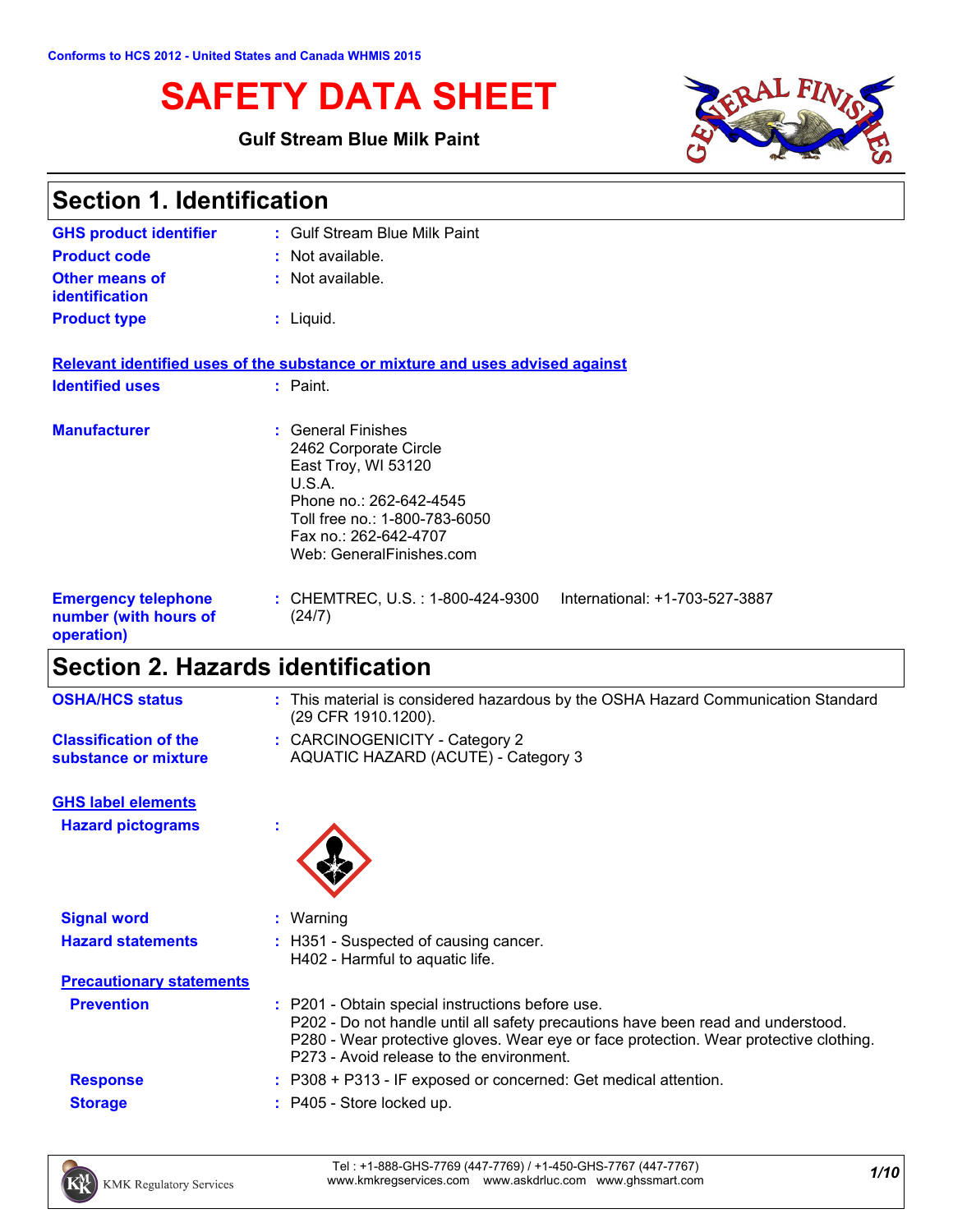

## **Section 2. Hazards identification**

- **Disposal 19501 :** P501 Dispose of contents and container in accordance with all local, regional, national and international regulations.
- **Hazards not otherwise classified**

# **Section 3. Composition/information on ingredients**

**:** None known.

|  |  |  |  | Substance/mixture |  |  |
|--|--|--|--|-------------------|--|--|
|  |  |  |  |                   |  |  |

**Substance/mixture :** Mixture

**Other means of identification**

**:** Not available.

| <b>Ingredient name</b>                               | $\prime$                                       | <b>CAS</b> number        |
|------------------------------------------------------|------------------------------------------------|--------------------------|
| Titanium dioxide<br>3-lodo-2-propynyl butylcarbamate | $\overline{10}$<br>5 -<br>ι υ<br>$0.001 - 0.1$ | 13463-67-7<br>55406-53-6 |

**United States: The exact percentage (concentration) in the composition has been withheld as a trade secret in accordance with paragraph (i) of §1910.1200.**

**Canada: The exact percentage (concentration) in the composition has been withheld as a trade secret in accordance with the amended HPR as of April 2018.**

**There are no additional ingredients present which, within the current knowledge of the supplier and in the concentrations applicable, are classified as hazardous to health or the environment and hence require reporting in this section.**

**Occupational exposure limits, if available, are listed in Section 8.**

# **Section 4. First aid measures**

#### **Description of necessary first aid measures**

| <b>Eye contact</b>  | : Immediately flush eyes with plenty of water, occasionally lifting the upper and lower<br>eyelids. Check for and remove any contact lenses. Continue to rinse for at least 20<br>minutes. Get medical attention.                                                                                                                                                                                                                                                                                                                                                                                                                                                                                                                                                         |
|---------------------|---------------------------------------------------------------------------------------------------------------------------------------------------------------------------------------------------------------------------------------------------------------------------------------------------------------------------------------------------------------------------------------------------------------------------------------------------------------------------------------------------------------------------------------------------------------------------------------------------------------------------------------------------------------------------------------------------------------------------------------------------------------------------|
| <b>Inhalation</b>   | : Remove victim to fresh air and keep at rest in a position comfortable for breathing. If not<br>breathing, if breathing is irregular or if respiratory arrest occurs, provide artificial<br>respiration or oxygen by trained personnel. It may be dangerous to the person providing<br>aid to give mouth-to-mouth resuscitation. Get medical attention. If unconscious, place<br>in recovery position and get medical attention immediately. Maintain an open airway.<br>Loosen tight clothing such as a collar, tie, belt or waistband.                                                                                                                                                                                                                                 |
| <b>Skin contact</b> | : Flush contaminated skin with plenty of water. Continue to rinse for at least 20 minutes.<br>Get medical attention. Wash clothing before reuse. Clean shoes thoroughly before<br>reuse.                                                                                                                                                                                                                                                                                                                                                                                                                                                                                                                                                                                  |
| <b>Ingestion</b>    | : Wash out mouth with water. Remove dentures if any. Remove victim to fresh air and<br>keep at rest in a position comfortable for breathing. If material has been swallowed and<br>the exposed person is conscious, give small quantities of water to drink. Stop if the<br>exposed person feels sick as vomiting may be dangerous. Do not induce vomiting<br>unless directed to do so by medical personnel. If vomiting occurs, the head should be<br>kept low so that vomit does not enter the lungs. Get medical attention. Never give<br>anything by mouth to an unconscious person. If unconscious, place in recovery position<br>and get medical attention immediately. Maintain an open airway. Loosen tight clothing<br>such as a collar, tie, belt or waistband. |

#### **Most important symptoms/effects, acute and delayed**

| <b>Potential acute health effects</b> |                                                     |
|---------------------------------------|-----------------------------------------------------|
| Eye contact                           | : No known significant effects or critical hazards. |
| <b>Inhalation</b>                     | : No known significant effects or critical hazards. |
| <b>Skin contact</b>                   | : No known significant effects or critical hazards. |
| <b>Ingestion</b>                      | : No known significant effects or critical hazards. |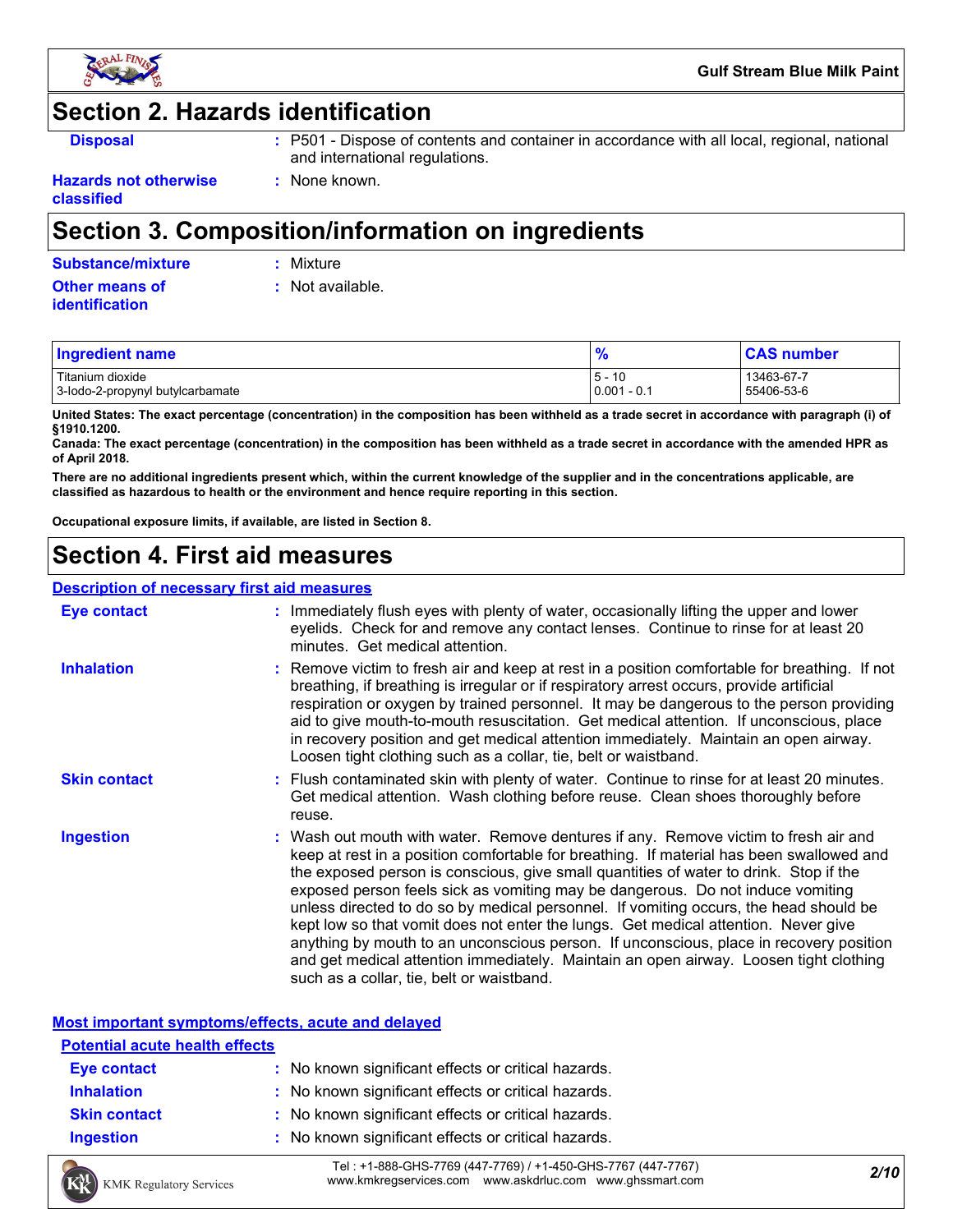

# **Section 4. First aid measures**

|--|

| <b>Eye contact</b>                | : No known significant effects or critical hazards.                                                                                                                           |
|-----------------------------------|-------------------------------------------------------------------------------------------------------------------------------------------------------------------------------|
| <b>Inhalation</b>                 | : No known significant effects or critical hazards.                                                                                                                           |
| <b>Skin contact</b>               | : No known significant effects or critical hazards.                                                                                                                           |
| Ingestion                         | : No known significant effects or critical hazards.                                                                                                                           |
|                                   | Indication of immediate medical attention and special treatment needed, if necessary                                                                                          |
| <b>Notes to physician</b>         | : Treat symptomatically. Contact poison treatment specialist immediately if large<br>quantities have been ingested or inhaled.                                                |
| <b>Specific treatments</b>        | : No specific treatment.                                                                                                                                                      |
| <b>Protection of first-aiders</b> | : No action shall be taken involving any personal risk or without suitable training. It may<br>be dangerous to the person providing aid to give mouth-to-mouth resuscitation. |

**See toxicological information (Section 11)**

# **Section 5. Fire-fighting measures**

| <b>Extinguishing media</b>                               |                                                                                                                                                                                                     |
|----------------------------------------------------------|-----------------------------------------------------------------------------------------------------------------------------------------------------------------------------------------------------|
| <b>Suitable extinguishing</b><br>media                   | $\therefore$ In case of fire, use water spray (fog), foam, dry chemical or CO <sub>2</sub> .                                                                                                        |
| <b>Unsuitable extinguishing</b><br>media                 | : None known.                                                                                                                                                                                       |
| <b>Specific hazards arising</b><br>from the chemical     | : No specific fire or explosion hazard.                                                                                                                                                             |
| <b>Hazardous thermal</b><br>decomposition products       | : Decomposition products may include the following materials:<br>carbon dioxide<br>carbon monoxide<br>metal oxide/oxides                                                                            |
| <b>Special protective actions</b><br>for fire-fighters   | : Promptly isolate the scene by removing all persons from the vicinity of the incident if<br>there is a fire. No action shall be taken involving any personal risk or without suitable<br>training. |
| <b>Special protective</b><br>equipment for fire-fighters | : Fire-fighters should wear appropriate protective equipment and self-contained breathing<br>apparatus (SCBA) with a full face-piece operated in positive pressure mode.                            |

# **Section 6. Accidental release measures**

|                                | <b>Personal precautions, protective equipment and emergency procedures</b>                                                                                                                                                                                                                                                                                                                                       |
|--------------------------------|------------------------------------------------------------------------------------------------------------------------------------------------------------------------------------------------------------------------------------------------------------------------------------------------------------------------------------------------------------------------------------------------------------------|
| For non-emergency<br>personnel | : No action shall be taken involving any personal risk or without suitable training.<br>Evacuate surrounding areas. Keep unnecessary and unprotected personnel from<br>entering. Do not touch or walk through spilled material. Avoid breathing vapor or mist.<br>Provide adequate ventilation. Wear appropriate respirator when ventilation is<br>inadequate. Put on appropriate personal protective equipment. |
| For emergency responders       | : If specialized clothing is required to deal with the spillage, take note of any information in<br>Section 8 on suitable and unsuitable materials. See also the information in "For non-<br>emergency personnel".                                                                                                                                                                                               |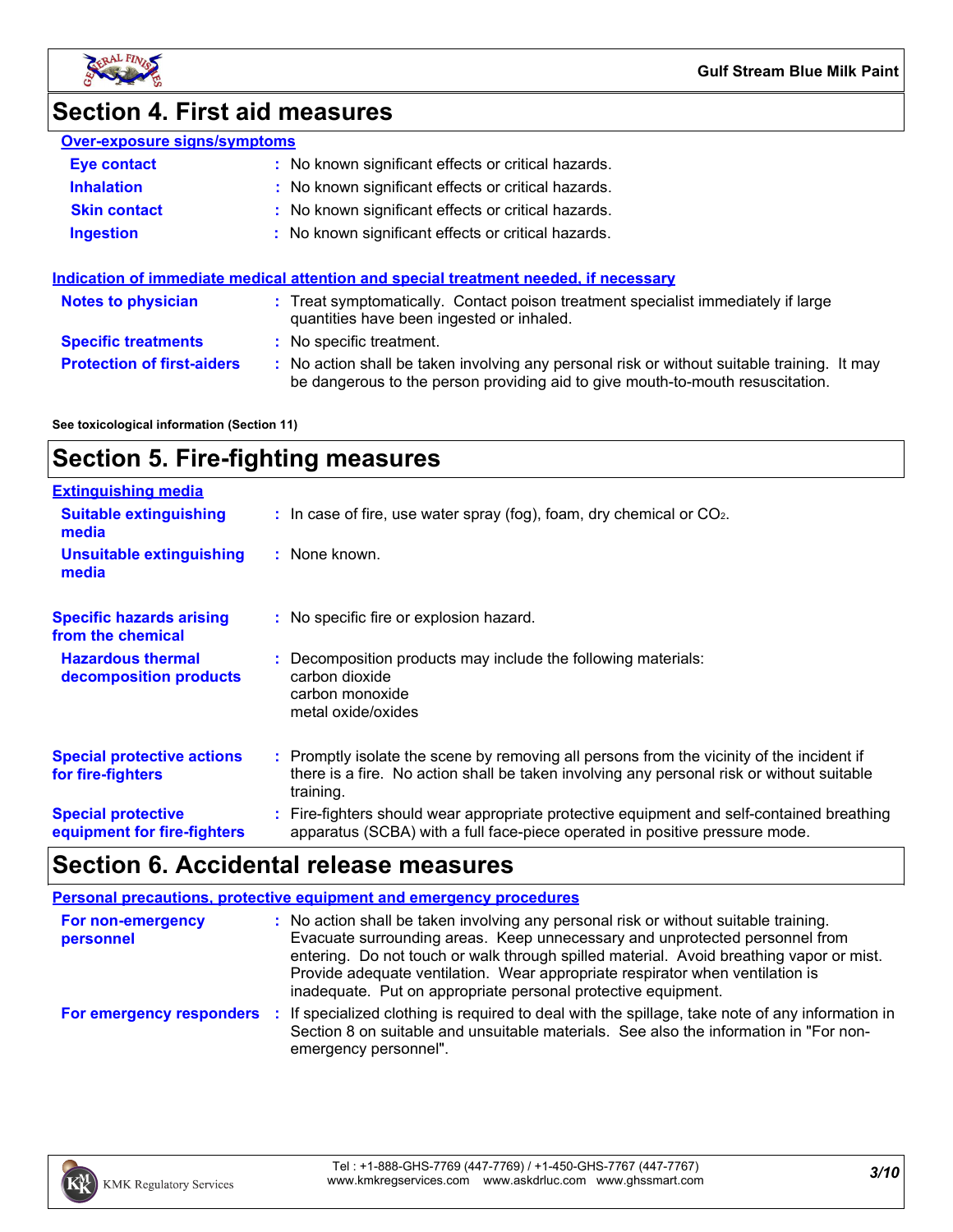

# **Section 6. Accidental release measures**

**Environmental precautions :** Avoid dispersal of spilled material and runoff and contact with soil, waterways, drains and sewers. Inform the relevant authorities if the product has caused environmental pollution (sewers, waterways, soil or air). Water polluting material. May be harmful to the environment if released in large quantities.

#### **Methods and materials for containment and cleaning up**

**Spill** Stop leak if without risk. Move containers from spill area. Approach release from spill upwind. Prevent entry into sewers, water courses, basements or confined areas. Wash spillages into an effluent treatment plant or proceed as follows. Contain and collect spillage with non-combustible, absorbent material e.g. sand, earth, vermiculite or diatomaceous earth and place in container for disposal according to local regulations (see Section 13). Dispose of via a licensed waste disposal contractor. Contaminated absorbent material may pose the same hazard as the spilled product. Note: see Section 1 for emergency contact information and Section 13 for waste disposal.

# **Section 7. Handling and storage**

#### **Precautions for safe handling**

| <b>Protective measures</b>                                                       | : Put on appropriate personal protective equipment (see Section 8). Avoid exposure -<br>obtain special instructions before use. Do not handle until all safety precautions have<br>been read and understood. Do not get in eyes or on skin or clothing. Do not ingest.<br>Avoid breathing vapor or mist. Avoid release to the environment. If during normal use<br>the material presents a respiratory hazard, use only with adequate ventilation or wear<br>appropriate respirator. Keep in the original container or an approved alternative made<br>from a compatible material, kept tightly closed when not in use. Empty containers retain<br>product residue and can be hazardous. Do not reuse container. |
|----------------------------------------------------------------------------------|------------------------------------------------------------------------------------------------------------------------------------------------------------------------------------------------------------------------------------------------------------------------------------------------------------------------------------------------------------------------------------------------------------------------------------------------------------------------------------------------------------------------------------------------------------------------------------------------------------------------------------------------------------------------------------------------------------------|
| <b>Advice on general</b><br>occupational hygiene                                 | Eating, drinking and smoking should be prohibited in areas where this material is<br>handled, stored and processed. Workers should wash hands and face before eating,<br>drinking and smoking. See also Section 8 for additional information on hygiene<br>measures.                                                                                                                                                                                                                                                                                                                                                                                                                                             |
| <b>Conditions for safe storage,</b><br>including any<br><b>incompatibilities</b> | Store in accordance with local regulations. Store in original container protected from<br>direct sunlight in a dry, cool and well-ventilated area, away from incompatible materials<br>(see Section 10) and food and drink. Store locked up. Keep container tightly closed<br>and sealed until ready for use. Containers that have been opened must be carefully<br>resealed and kept upright to prevent leakage. Do not store in unlabeled containers.<br>Use appropriate containment to avoid environmental contamination. See Section 10 for<br>incompatible materials before handling or use.                                                                                                                |

## **Section 8. Exposure controls/personal protection**

#### **Control parameters**

**United States**

| <b>Occupational exposure limits</b> |                                                                                                                                                                            |
|-------------------------------------|----------------------------------------------------------------------------------------------------------------------------------------------------------------------------|
| <b>Ingredient name</b>              | <b>Exposure limits</b>                                                                                                                                                     |
| Titanium dioxide                    | <b>ACGIH TLV (United States, 3/2017).</b><br>TWA: $10 \text{ mg/m}^3$ 8 hours.<br>OSHA PEL (United States, 6/2016).<br>TWA: 15 mg/m <sup>3</sup> 8 hours. Form: Total dust |
| 3-lodo-2-propynyl butylcarbamate    | None.                                                                                                                                                                      |

#### **Canada**

**Occupational exposure limits**

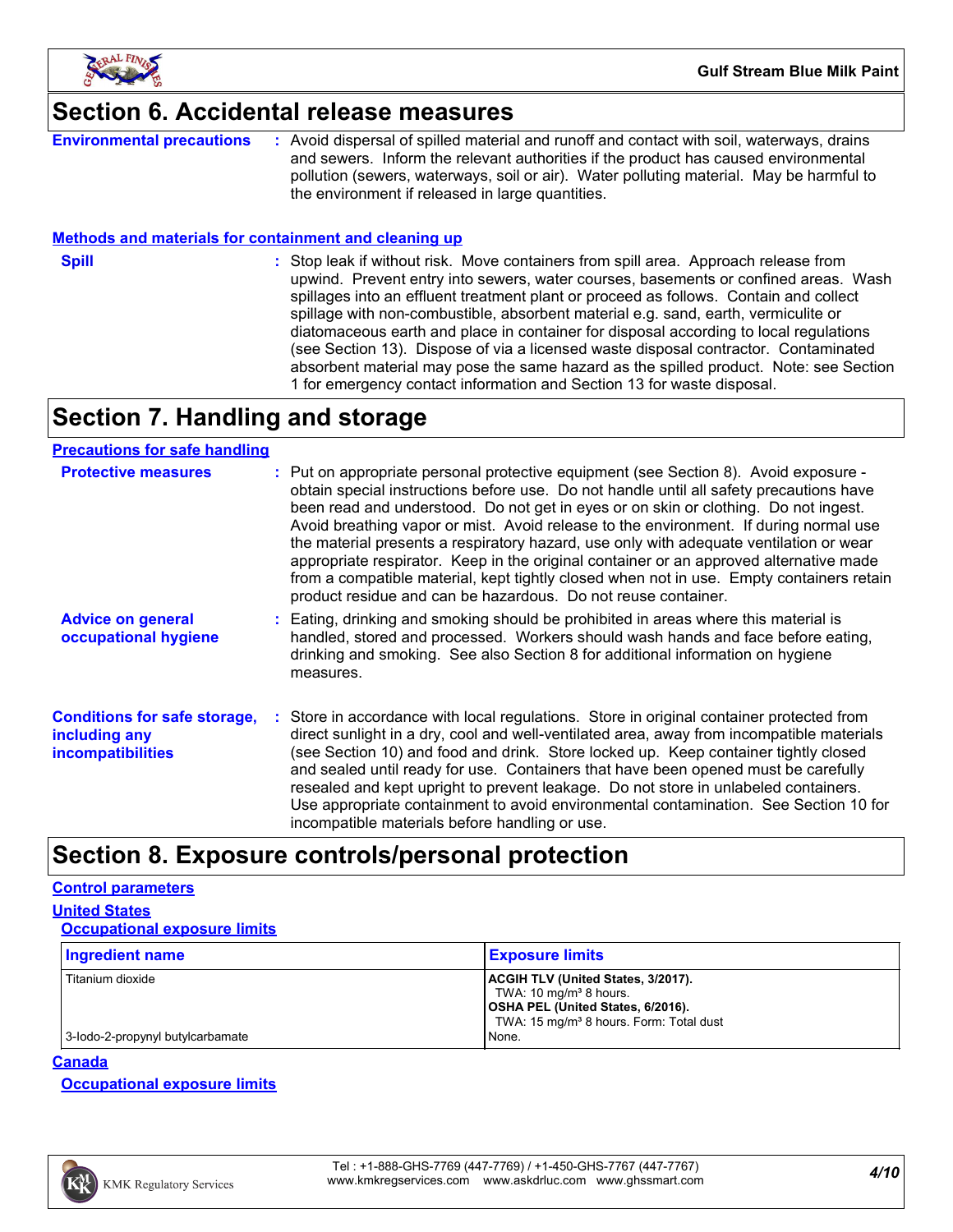

# **Section 8. Exposure controls/personal protection**

| <b>Ingredient name</b>                            |                                                               | <b>Exposure limits</b>                                                                                                                                                                                                                                                                                                                                                                                                                                                                                                                                                        |
|---------------------------------------------------|---------------------------------------------------------------|-------------------------------------------------------------------------------------------------------------------------------------------------------------------------------------------------------------------------------------------------------------------------------------------------------------------------------------------------------------------------------------------------------------------------------------------------------------------------------------------------------------------------------------------------------------------------------|
| Titanium dioxide                                  |                                                               | CA Alberta Provincial (Canada, 4/2009).<br>8 hrs OEL: 10 mg/m <sup>3</sup> 8 hours.<br>CA British Columbia Provincial (Canada, 6/2017).<br>TWA: 3 mg/m <sup>3</sup> 8 hours. Form: Respirable dust<br>TWA: 10 mg/m <sup>3</sup> 8 hours. Form: Total dust<br>CA Ontario Provincial (Canada, 1/2018).<br>TWA: 10 mg/m <sup>3</sup> 8 hours.<br>CA Quebec Provincial (Canada, 1/2014).<br>TWAEV: 10 mg/m <sup>3</sup> 8 hours. Form: Total dust<br>CA Saskatchewan Provincial (Canada, 7/2013).<br>STEL: 20 mg/m <sup>3</sup> 15 minutes.<br>TWA: 10 mg/m <sup>3</sup> 8 hours. |
| <b>Appropriate engineering</b><br><b>controls</b> |                                                               | : If user operations generate dust, fumes, gas, vapor or mist, use process enclosures,<br>local exhaust ventilation or other engineering controls to keep worker exposure to<br>airborne contaminants below any recommended or statutory limits.                                                                                                                                                                                                                                                                                                                              |
| <b>Environmental exposure</b><br><b>controls</b>  | ÷.                                                            | Emissions from ventilation or work process equipment should be checked to ensure<br>they comply with the requirements of environmental protection legislation.                                                                                                                                                                                                                                                                                                                                                                                                                |
| <b>Individual protection measures</b>             |                                                               |                                                                                                                                                                                                                                                                                                                                                                                                                                                                                                                                                                               |
| <b>Hygiene measures</b>                           | showers are close to the workstation location.                | : Wash hands, forearms and face thoroughly after handling chemical products, before<br>eating, smoking and using the lavatory and at the end of the working period.<br>Appropriate techniques should be used to remove potentially contaminated clothing.<br>Wash contaminated clothing before reusing. Ensure that eyewash stations and safety                                                                                                                                                                                                                               |
| <b>Eye/face protection</b>                        |                                                               | Safety eyewear complying with an approved standard should be used when a risk<br>assessment indicates this is necessary to avoid exposure to liquid splashes, mists,<br>gases or dusts. If contact is possible, the following protection should be worn, unless<br>the assessment indicates a higher degree of protection: safety glasses with side-shields.                                                                                                                                                                                                                  |
| <b>Skin protection</b>                            |                                                               |                                                                                                                                                                                                                                                                                                                                                                                                                                                                                                                                                                               |
| <b>Hand protection</b>                            | protection time of the gloves cannot be accurately estimated. | : Chemical-resistant, impervious gloves complying with an approved standard should be<br>worn at all times when handling chemical products if a risk assessment indicates this is<br>necessary. Considering the parameters specified by the glove manufacturer, check<br>during use that the gloves are still retaining their protective properties. It should be<br>noted that the time to breakthrough for any glove material may be different for different<br>glove manufacturers. In the case of mixtures, consisting of several substances, the                         |
| <b>Body protection</b>                            | handling this product.                                        | : Personal protective equipment for the body should be selected based on the task being<br>performed and the risks involved and should be approved by a specialist before                                                                                                                                                                                                                                                                                                                                                                                                     |
| <b>Other skin protection</b>                      | specialist before handling this product.                      | : Appropriate footwear and any additional skin protection measures should be selected<br>based on the task being performed and the risks involved and should be approved by a                                                                                                                                                                                                                                                                                                                                                                                                 |
| <b>Respiratory protection</b>                     | aspects of use.                                               | Based on the hazard and potential for exposure, select a respirator that meets the<br>appropriate standard or certification. Respirators must be used according to a<br>respiratory protection program to ensure proper fitting, training, and other important                                                                                                                                                                                                                                                                                                                |

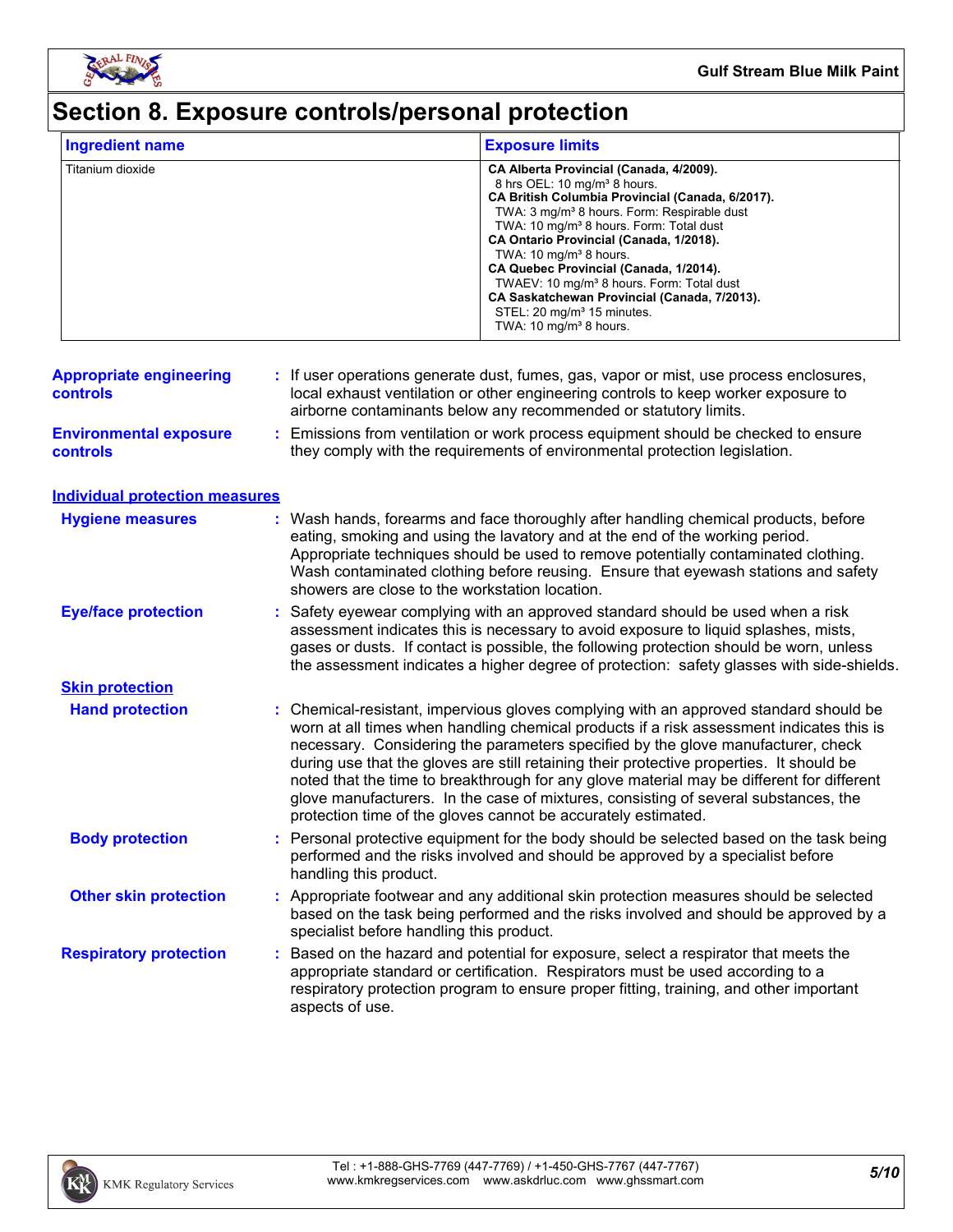

# **Section 9. Physical and chemical properties**

#### **Appearance**

| <b>Physical state</b>                             | : Liquid. [Viscous.]                 |
|---------------------------------------------------|--------------------------------------|
| <b>Color</b>                                      | $:$ Blue.                            |
| Odor                                              | $:$ Latex.                           |
| <b>Odor threshold</b>                             | : Not available.                     |
| рH                                                | $: 7.8 \text{ to } 9$                |
| <b>Melting point</b>                              | : Not available.                     |
| <b>Boiling point</b>                              | : Not available.                     |
| <b>Flash point</b>                                | : Not available.                     |
| <b>Evaporation rate</b>                           | : Not available.                     |
| <b>Flammability (solid, gas)</b>                  | : Not available.                     |
| Lower and upper explosive<br>(flammable) limits   | : Not available.                     |
| <b>Vapor pressure</b>                             | : Not available.                     |
| <b>Vapor density</b>                              | $: 10.13$ lb/gal                     |
| <b>Relative density</b>                           | : Not available.                     |
| <b>Solubility</b>                                 | : Soluble in water.                  |
| <b>Partition coefficient: n-</b><br>octanol/water | : Not available.                     |
| <b>Auto-ignition temperature</b>                  | : Not available.                     |
| <b>Decomposition temperature</b>                  | : Not available.                     |
| <b>Viscosity</b>                                  | Dynamic: 1500 mPa s (1500 cP) @ 75°F |
| <b>VOC content</b>                                | : 24 g/L                             |
| Flow time (ISO 2431)                              | : Not available.                     |
|                                                   |                                      |

# **Section 10. Stability and reactivity**

| <b>Reactivity</b>                                   | : No specific test data related to reactivity available for this product or its ingredients.              |
|-----------------------------------------------------|-----------------------------------------------------------------------------------------------------------|
| <b>Chemical stability</b>                           | : The product is stable.                                                                                  |
| <b>Possibility of hazardous</b><br><b>reactions</b> | : Under normal conditions of storage and use, hazardous reactions will not occur.                         |
| <b>Conditions to avoid</b>                          | : Protect from freezing.                                                                                  |
| <b>Incompatible materials</b>                       | : Reactive or incompatible with the following materials: oxidizing materials.                             |
| <b>Hazardous decomposition</b><br>products          | : Under normal conditions of storage and use, hazardous decomposition products should<br>not be produced. |

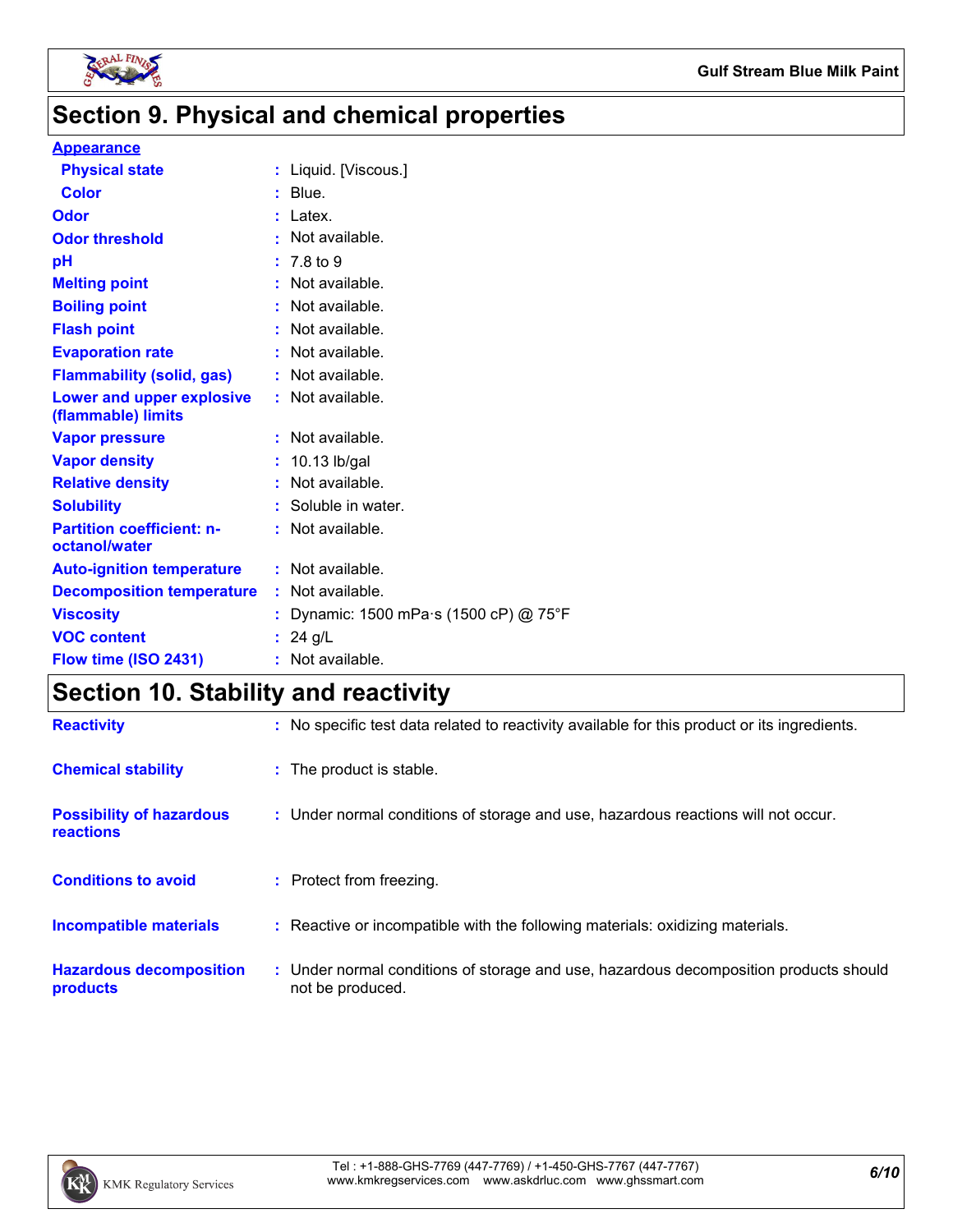

# **Section 11. Toxicological information**

#### **Information on toxicological effects**

#### **Acute toxicity**

| <b>Product/ingredient name</b>   | <b>Result</b> | <b>Species</b> | <b>Dose</b>  | <b>Exposure</b> |
|----------------------------------|---------------|----------------|--------------|-----------------|
| 3-lodo-2-propynyl butylcarbamate | LD50 Oral     | Ra.            | l 1470 ma/ka |                 |

#### **Irritation/Corrosion**

There is no data available.

#### **Sensitization**

There is no data available.

#### **Mutagenicity**

There is no data available.

#### **Carcinogenicity**

#### **Classification**

| <b>Product/ingredient name</b> | <b>OSHA</b> | <b>IARC</b> | <b>NTP</b> |
|--------------------------------|-------------|-------------|------------|
| Titanium dioxide               |             | 2B          |            |

#### **Reproductive toxicity**

There is no data available.

#### **Teratogenicity**

There is no data available.

#### **Specific target organ toxicity (single exposure)**

There is no data available.

#### **Specific target organ toxicity (repeated exposure)**

| <b>Name</b>                      | <b>Category</b> | <b>Target organs</b> |
|----------------------------------|-----------------|----------------------|
| 3-lodo-2-propynyl butylcarbamate | Category        | larynx               |

#### **Aspiration hazard**

**routes of exposure**

There is no data available.

#### **Information on the likely :** Dermal contact. Eye contact. Inhalation. Ingestion.

### **Potential acute health effects**

| <b>Eye contact</b>  | : No known significant effects or critical hazards. |
|---------------------|-----------------------------------------------------|
| <b>Inhalation</b>   | : No known significant effects or critical hazards. |
| <b>Skin contact</b> | : No known significant effects or critical hazards. |
| <b>Ingestion</b>    | : No known significant effects or critical hazards. |

#### **Symptoms related to the physical, chemical and toxicological characteristics**

| <b>Eye contact</b>  | : No known significant effects or critical hazards. |
|---------------------|-----------------------------------------------------|
| <b>Inhalation</b>   | : No known significant effects or critical hazards. |
| <b>Skin contact</b> | : No known significant effects or critical hazards. |
| Ingestion           | : No known significant effects or critical hazards. |

**Delayed and immediate effects and also chronic effects from short and long term exposure Short term exposure**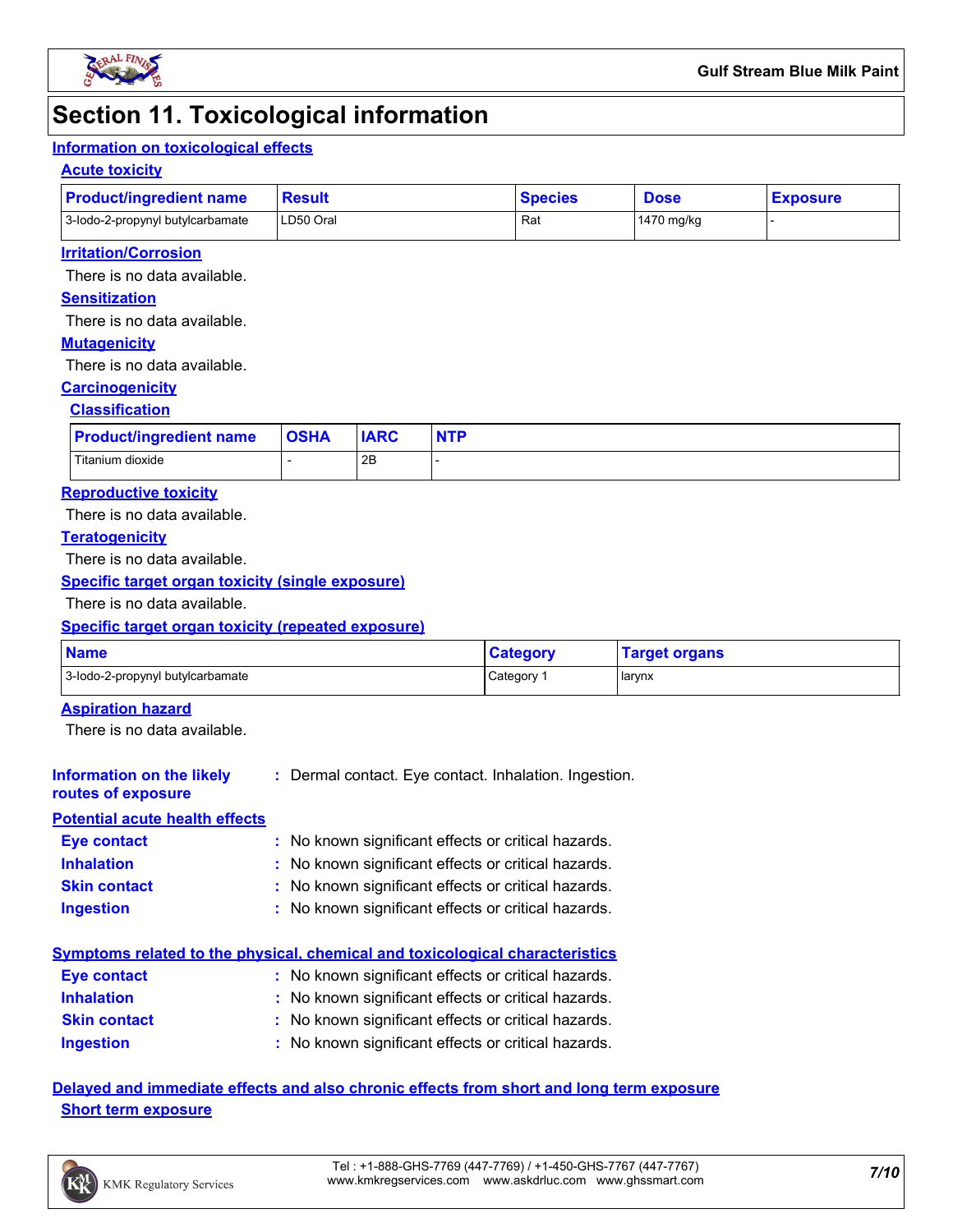

# **Section 11. Toxicological information**

| <b>Potential immediate</b><br><b>effects</b> | : No known significant effects or critical hazards.                                         |
|----------------------------------------------|---------------------------------------------------------------------------------------------|
| <b>Potential delayed effects</b>             | : No known significant effects or critical hazards.                                         |
| Long term exposure                           |                                                                                             |
| <b>Potential immediate</b><br>effects        | : No known significant effects or critical hazards.                                         |
| <b>Potential delayed effects</b>             | : No known significant effects or critical hazards.                                         |
| <b>Potential chronic health effects</b>      |                                                                                             |
| <b>General</b>                               | : No known significant effects or critical hazards.                                         |
| <b>Carcinogenicity</b>                       | : Suspected of causing cancer. Risk of cancer depends on duration and level of<br>exposure. |
| <b>Mutagenicity</b>                          | : No known significant effects or critical hazards.                                         |
| <b>Teratogenicity</b>                        | : No known significant effects or critical hazards.                                         |
| <b>Developmental effects</b>                 | : No known significant effects or critical hazards.                                         |
| <b>Fertility effects</b>                     | : No known significant effects or critical hazards.                                         |
|                                              |                                                                                             |

#### **Numerical measures of toxicity**

**Acute toxicity estimates**

There is no data available.

# **Section 12. Ecological information**

#### **Toxicity**

| <b>Product/ingredient name</b>   | <b>Result</b>                         | <b>Species</b>                                                            | <b>Exposure</b> |
|----------------------------------|---------------------------------------|---------------------------------------------------------------------------|-----------------|
| Titanium dioxide                 | Acute LC50 >1000000 µg/L Marine water | Fish - Fundulus heteroclitus                                              | 96 hours        |
| 3-lodo-2-propynyl butylcarbamate | Acute LC50 500 ppb Fresh water        | Crustaceans - Hyalella azteca                                             | 48 hours        |
|                                  | Acute LC50 40 ppb Fresh water         | Daphnia - Daphnia magna                                                   | 48 hours        |
|                                  | Acute LC50 67 µg/L Fresh water        | Fish - Oncorhynchus mykiss - Juvenile<br>(Fledgling, Hatchling, Weanling) | 96 hours        |
|                                  | Chronic NOEC 8.4 ppb                  | Fish - Pimephales promelas                                                | 35 days         |

#### **Persistence and degradability**

There is no data available.

#### **Bioaccumulative potential**

There is no data available.

#### **Mobility in soil**

**Soil/water partition coefficient (KOC)**

**:** Not available.

**Other adverse effects** : No known significant effects or critical hazards.

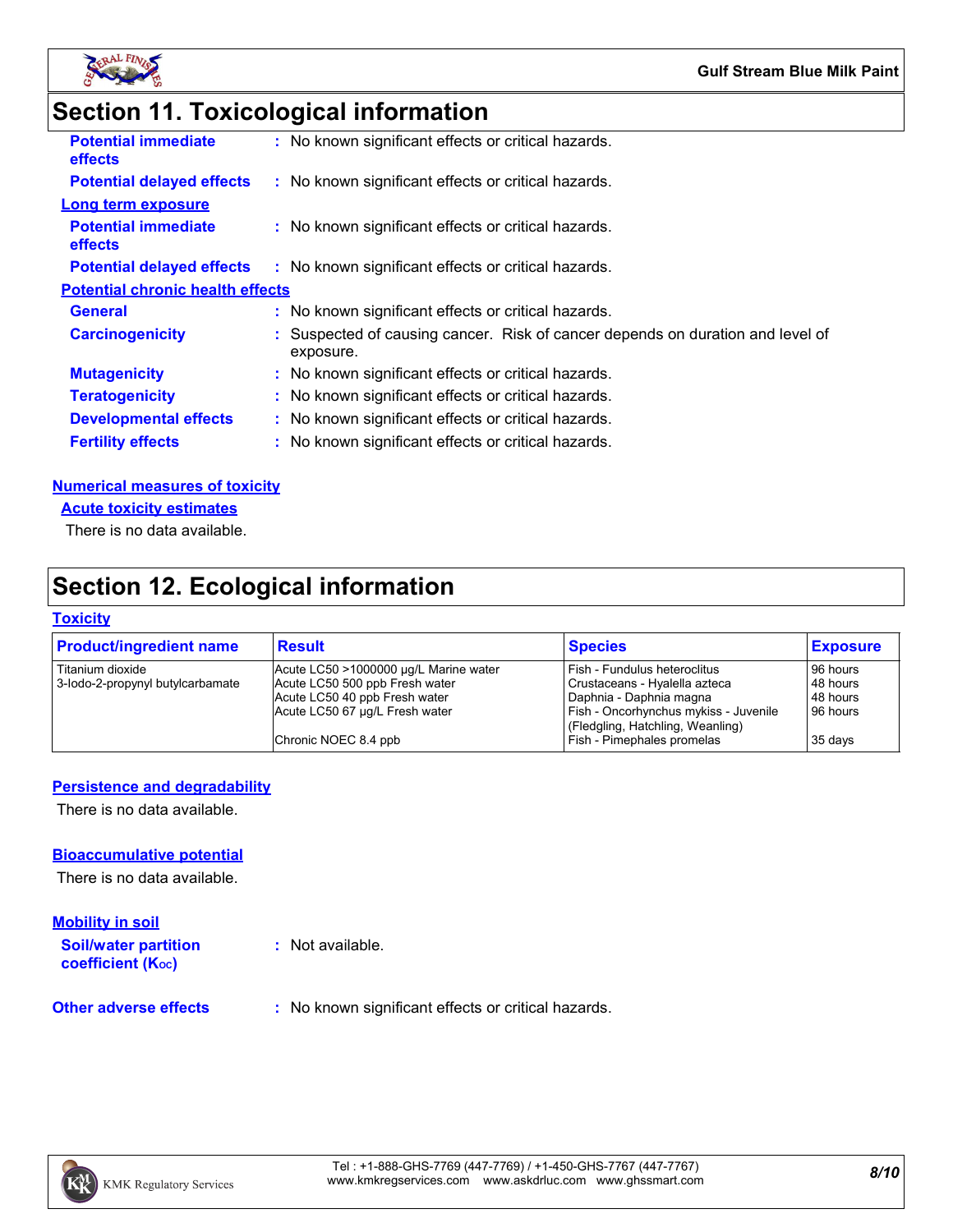

# **Section 13. Disposal considerations**

**Disposal methods :**

The generation of waste should be avoided or minimized wherever possible. Disposal of this product, solutions and any by-products should comply with the requirements of environmental protection and waste disposal legislation and any regional local authority requirements. Dispose of surplus and non-recyclable products via a licensed waste disposal contractor. Waste should not be disposed of untreated to the sewer unless fully compliant with the requirements of all authorities with jurisdiction. Waste packaging should be recycled. Incineration or landfill should only be considered when recycling is not feasible. This material and its container must be disposed of in a safe way. Care should be taken when handling empty containers that have not been cleaned or rinsed out. Empty containers or liners may retain some product residues. Avoid dispersal of spilled material and runoff and contact with soil, waterways, drains and sewers.

# **Section 14. Transport information**

|                                      | <b>DOT Classification</b> | <b>TDG Classification</b> | <b>IMDG</b>    | <b>IATA</b>              |
|--------------------------------------|---------------------------|---------------------------|----------------|--------------------------|
| <b>UN number</b>                     | Not regulated.            | Not regulated.            | Not regulated. | Not regulated.           |
| <b>UN proper</b><br>shipping name    |                           |                           |                |                          |
| <b>Transport</b><br>hazard class(es) |                           | $\overline{\phantom{0}}$  |                |                          |
| <b>Packing group</b>                 | $\overline{\phantom{a}}$  | $\overline{\phantom{0}}$  |                | $\overline{\phantom{0}}$ |
| <b>Environmental</b><br>hazards      | No.                       | No.                       | No.            | No.                      |

**AERG :** Not applicable

**Special precautions for user Transport within user's premises:** always transport in closed containers that are **:** upright and secure. Ensure that persons transporting the product know what to do in the event of an accident or spillage.

# **Section 15. Regulatory information**

| <b>U.S. Federal regulations</b>                                                   | : United States inventory (TSCA 8b): All components are listed or exempted.<br>Clean Water Act (CWA) 311: Cyclohexane |
|-----------------------------------------------------------------------------------|-----------------------------------------------------------------------------------------------------------------------|
| <b>Clean Air Act Section 112</b><br>(b) Hazardous Air<br><b>Pollutants (HAPS)</b> | : Not listed                                                                                                          |
| <b>Clean Air Act Section 602</b><br><b>Class I Substances</b>                     | : Not listed                                                                                                          |
| <b>Clean Air Act Section 602</b><br><b>Class II Substances</b>                    | : Not listed                                                                                                          |
| <b>DEA List I Chemicals</b><br>(Precursor Chemicals)                              | : Not listed                                                                                                          |
| <b>DEA List II Chemicals</b><br><b>(Essential Chemicals)</b>                      | : Not listed                                                                                                          |

**SARA 302/304**